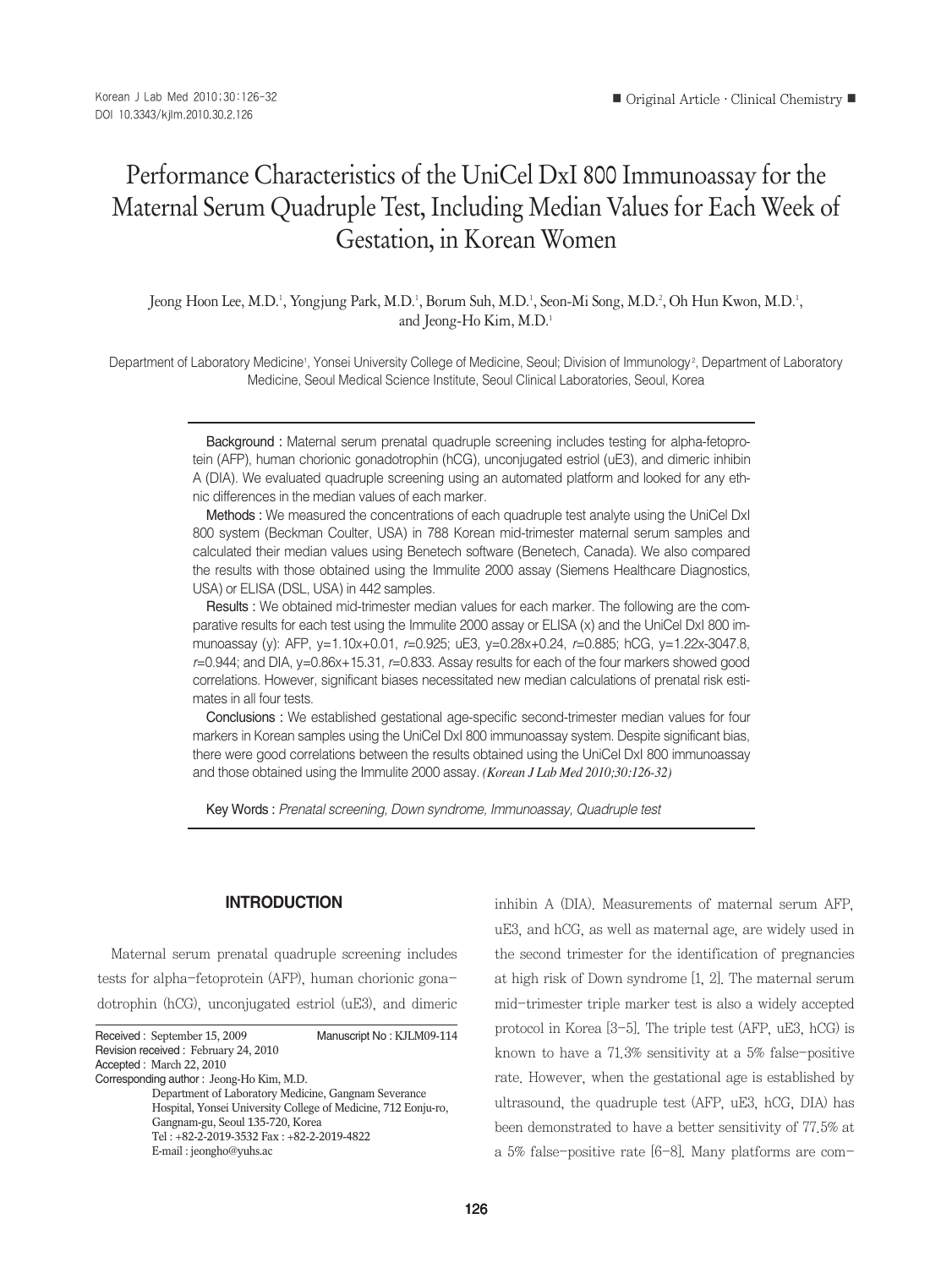mercially available for triple tests; however, DIA currently has only two platforms-either ELISA (Diagnostic Systems Laboratories, Webster, TX, USA) or the Beckman Coulter UniCel DxI 800 system or Access 2 (Beckman Coulter, Fullerton, CA, USA).

To date, DIA has been assayed using an ELISA method; however, this method is time consuming and requires considerable labor, thereby resulting in a long turnaround time. However, Beckman Coulter has launched a DIA product that is used in conjunction with an automated chemiluminescence analyzer, and Lambert-Messerlian et al. [9] recently published median values for DIA using the Beckman Coulter Access immunoassay system in 570 women of European descent. We established the gestational age-specific second-trimester median values for each marker of the quadruple test in Korean second-trimester pregnant women using the Beckman Coulter UniCel DxI 800 immunoassay system in order to make it applicable for use in the Korean population. In addition, we compared the results of the test for each marker using the UniCel DxI 800 system with those obtained using either the Immulite 2000 assay (Siemens Healthcare Diagnostics, Deerfield, IL, USA) or ELISA.

### **MATERIALS AND METHODS**

We recruited 788 pregnant Korean women at 15 to 20 weeks gestation who visited the clinics of Yonsei University Health System, or the clinics that refer the quadruple test to Seoul Clinical Laboratories for prenatal checkups. We stored serum samples from each patient in a deep freezer at -70℃ after completion of the requested quadruple marker tests using the Immulite 2000 assay or ELISA, and subsequently used these samples for the measurement of beta-hCG, AFP, uE3, and DIA using the UniCel DxI 800 system.

Test imprecision was evaluated by following NCCLS EP 5-A guidelines and using commercially available quality control materials (Lyphocheck Maternal Serum Control Levels 1, 2, and 3, Bio-Rad, Irvine, CA, USA) for 5 days.

The median values for each of the four markers were calculated using Benetech PRA (Benetech Clinical Software Solutions, Toronto, Canada), using serum samples from women with singleton pregnancies. The quadruple marker serum screening was conducted at Gangnam Severance Hospital (formerly Yongdong Severance Hospital, renamed in March 2009), Yonsei University (Seoul, Korea), and Seoul Clinical Laboratories, an independent medical laboratory. We used the completed week for gestational age estimation. Exclusion criteria for the subjects were as follows: 1) age less than 18 yr, 2) those achieving pregnancy by assisted reproductive technologies, 3) gestational age estimated only by non-ultrasound methods (e.g., LMP), and 4) ethnic origin other than Korean. This study was approved by the institutional review board of the Gangnam Severance Hospital, where a triple marker test was initiated in 1995 and a quadruple marker test has been available since 2007. The clinical laboratory of Gangnam Severance hospital covers three hospitals (Severance Hospital, Gangnam Severance Hospital, and Yongin Severance Hospital) of the Yonsei University Health System.

Quadruple tests (AFP, uE3, hCG, DIA) were conducted using the UniCel DxI 800 system (Beckman Coulter), and the AFP, uE3, and hCG values were compared with the values determined using the Immulite 2000 assay. In addition, DIA results were compared with those obtained by ELISA using 442 stored samples.

Passing-Bablok linear regressions, Spearman correlations,

Table 1. Precision of the Beckman Coulter DxI for the quadruple assay

|                  | Level  | Mean   | CV(%)      |       |  |
|------------------|--------|--------|------------|-------|--|
| Sample           |        |        | Within-run | Total |  |
| $AFP$ (ng/mL)    | Low    | 9.94   | 3.36       | 4.45  |  |
|                  | Middle | 30.14  | 4.25       | 4.14  |  |
|                  | High   | 76.21  | 3.84       | 3.84  |  |
| $uE3$ (ng/mL)    | Low    | 0.46   | 5.85       | 5.77  |  |
|                  | Middle | 1.45   | 3.02       | 2.79  |  |
|                  | High   | 4.61   | 4.05       | 4.50  |  |
| Beta-hCG (IU/mL) | Low    | 7,955  | 2.30       | 2.12  |  |
|                  | Middle | 24.300 | 5.39       | 5.07  |  |
|                  | High   | 51,426 | 3.73       | 4.81  |  |
| $DIA$ (pg/mL)    | Low    | 150.4  | 3.91       | 3.88  |  |
|                  | Middle | 390.4  | 5.23       | 5.83  |  |
|                  | High   | 802.9  | 5.27       | 5.36  |  |

Abbreviations: AFP, alpha-fetoprotein; uE3, unconjugated estriol; hCG, human chorionic gonadotrophin; DIA, dimeric inhibin A.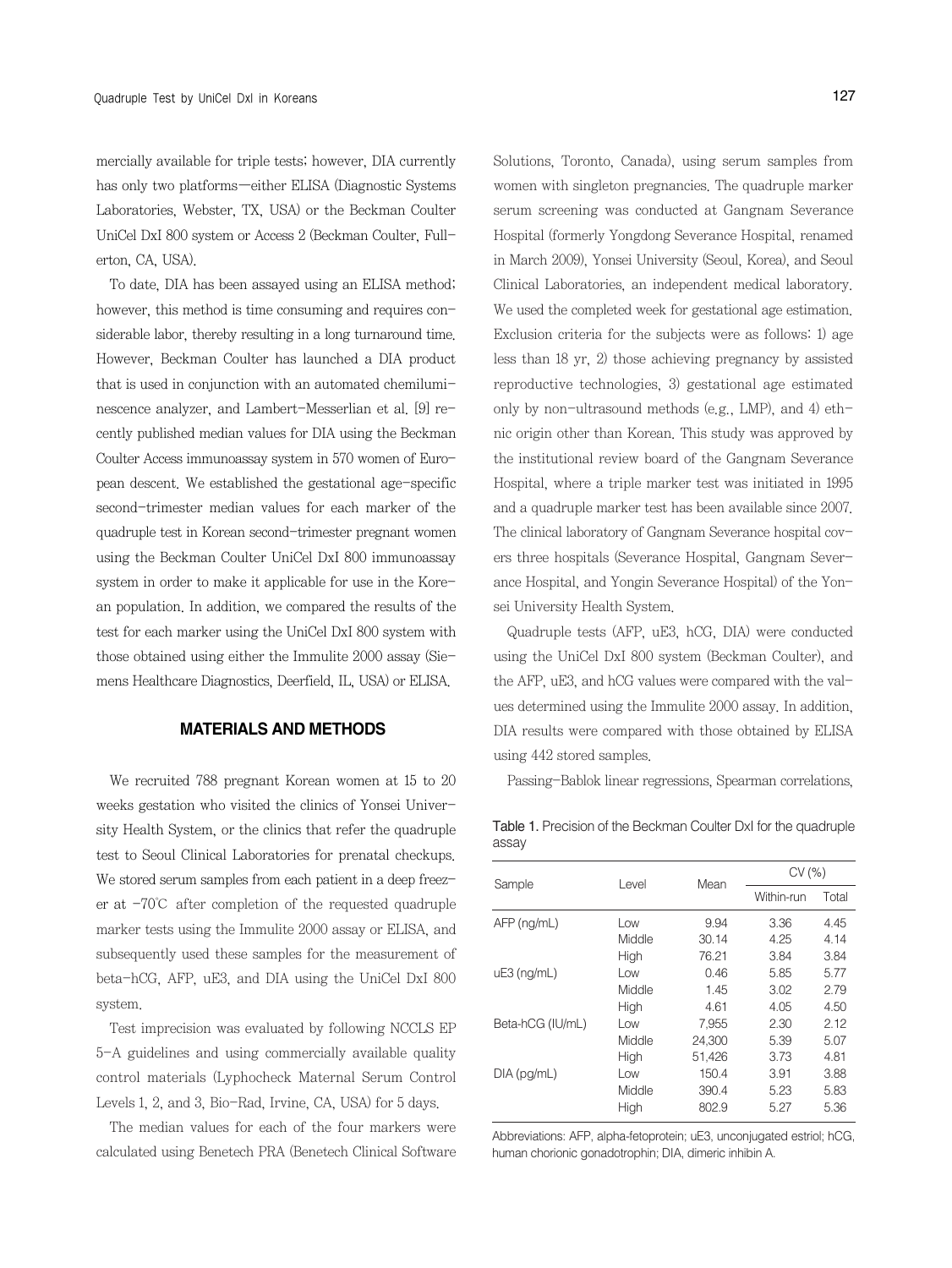and Bland-Altman plots were generated using Analyse-It software version 1.71 (Leeds, UK).

#### **RESULTS**

Total coefficients of variation (CV) were estimated according to CLSI Guideline EP5-A2 [10] and the results ranged from 2.1% to 5.8% for low, from 2.8% to 5.8% for middle, and from 3.8% to 5.4% for high variation (Table 1).

Method comparisons were performed using Passing-Bablok regression and Bland-Altman plots. Passing-Bablok regression produced variable slopes ranging from 0.28 to 1.22, and Spearman correlation coefficients ranged from 0.833 to 0.944 (Fig. 1). The Bland-Altman plot demonstrates with average bias for each test with the 95% confidence interval in parentheses were as follows: AFP, 10.7% (-13.7% to 35.2%); uE3, -91.1% (-125.1% to -57.0%); hCG, 10.8% (-19.6% to 41.2%); DIA, -8.0% (-53.7% to 37.8%) (Fig. 2).



Fig. 1. Comparison study of each of the four tests of the quadruple marker by DxI vs Immulite or DSL ELISA. (A) AFP, (B) uE3, (C) hCG, (D) DIA.

Abbreviations: DXI, UniCel DxI 800 (Beckman Coulter, Fullerton, CA, USA); Immulite, Immulite 2000 (Siemens Healthcare Diagnostics, Deerfield, IL, USA); DSL ELISA (DSL, Webster, TX, USA); AFP, alpha-fetoprotein; uE3, unconjugated estriol; hCG, human chorionic gonadotro-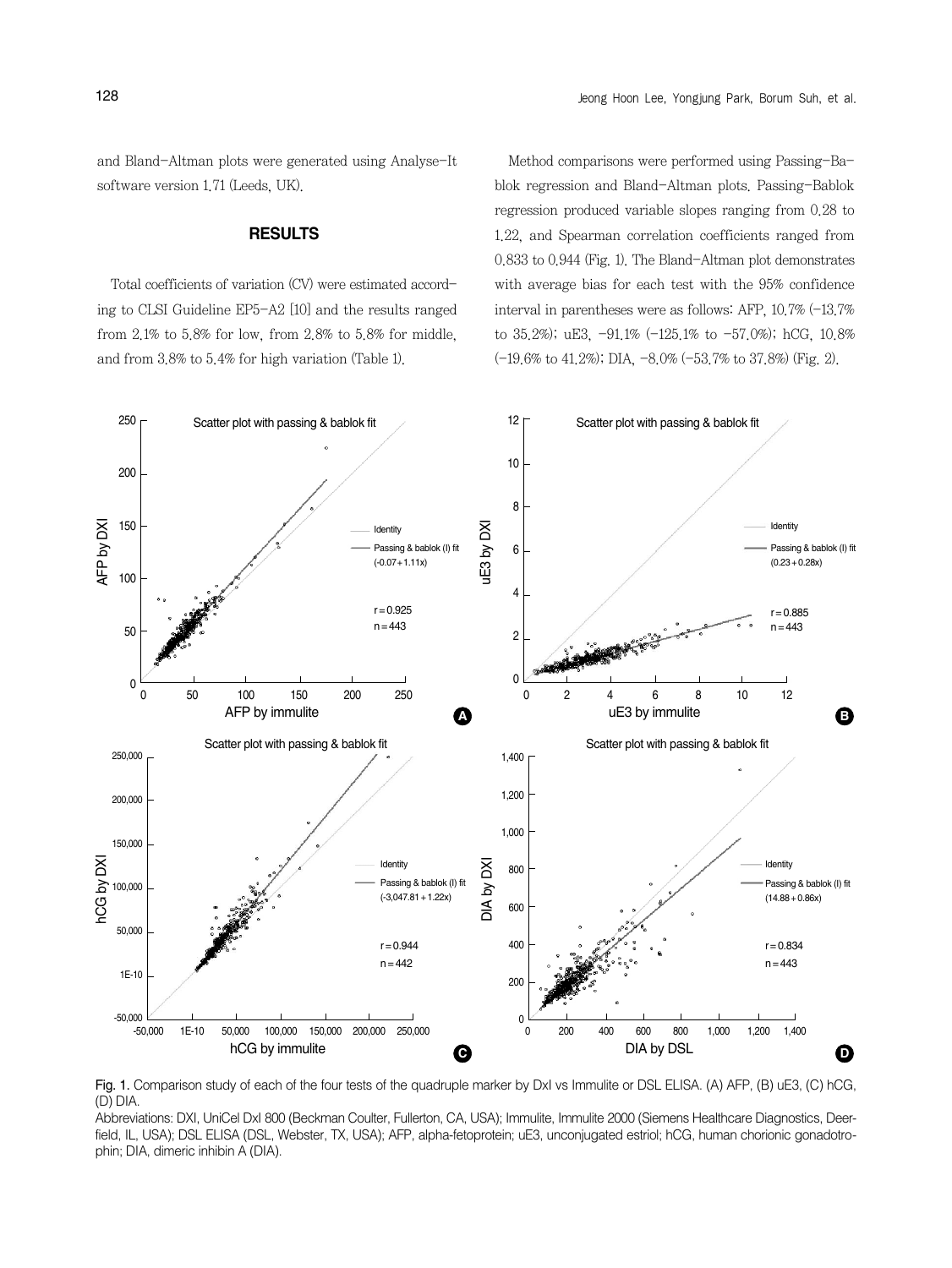

Fig. 2. Bland-Altman plots for each of the four markers in the quadruple test using Unicel DxI 800 vs Immulite 2000 or DSL ELISA. (A) AFP, (B) uE3, (C) hCG, (D) DIA.

The median values for each of the four markers at 15-20 weeks of gestations are presented in Table 2.

#### **DISCUSSION**

All quadruple test assays conducted using the UniCel DxI 800 immunoassay system yielded results comparable with those obtained using the Immulite 2000 assay or ELISA, but with significant bias, thus necessitating the calculation of median values for prenatal risk estimation. The number of 19th week subjects was slightly less than the

recommended number of 100 and there were only 17 subjects in the 20th week. However, the number of subjects in the 15th to the 18th gestational weeks was sufficient for regression analysis of the results for each marker. The median values of DIA in these Korean samples appeared to be higher than those in Western samples [9] (Table 3).

Rawlins et al. [11] reported that DIA Access and ELISA Passing-Bablok analysis yielded a slope of 0.88 (95% confidence interval [CI],  $0.85$  to 0.91), an intercept of  $-3.67$ (95% CI, -16.26 to 6.09), an r value of 0.980, and a Bland-Altman analysis mean percentage difference of  $-14.6\%$ . We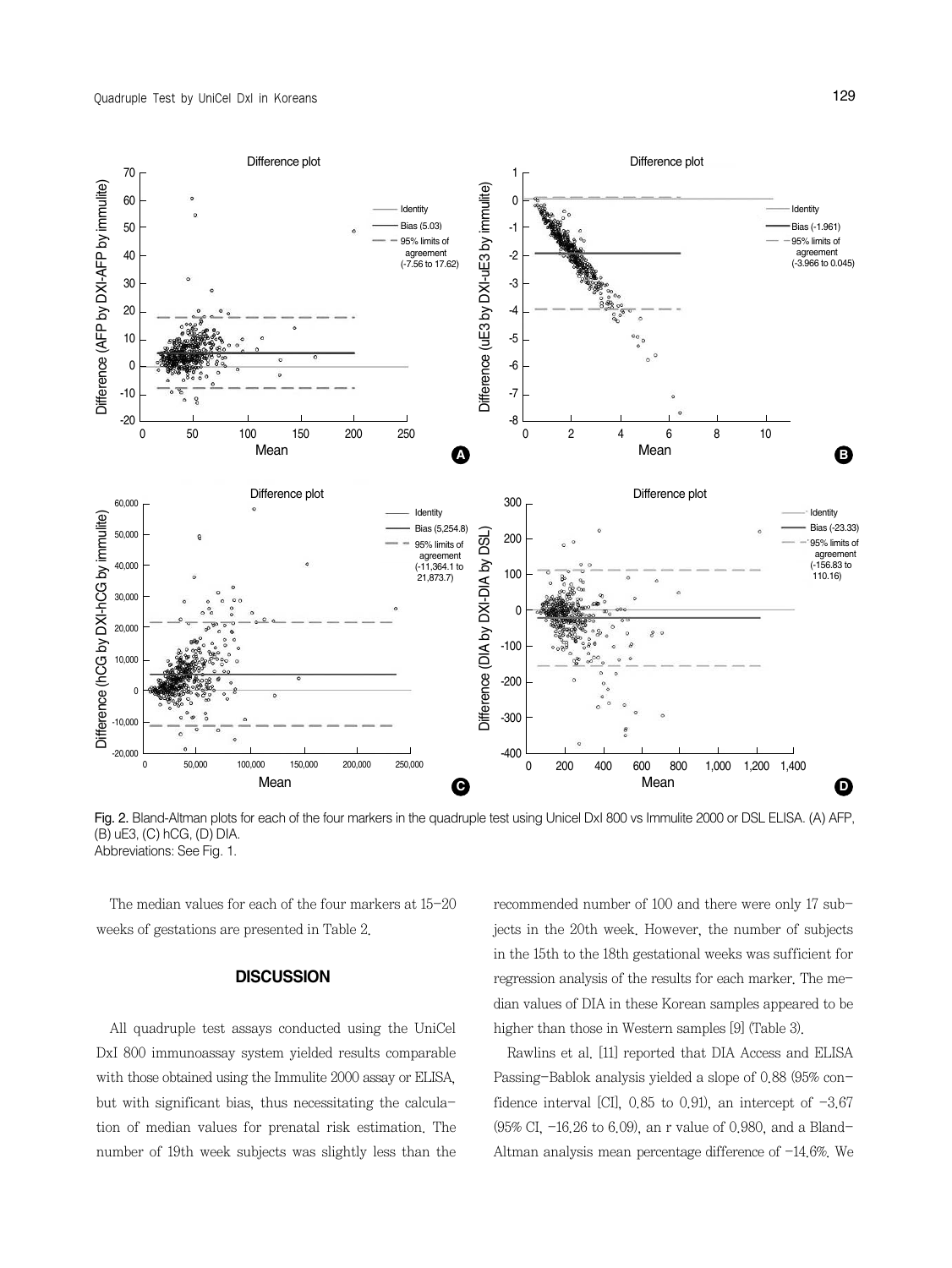| Gestational<br>week* | N. of   |      | $AFP$ (ng/mL)          | hCG (IU/mL)<br>$uE3$ (ng/mL) |     |      | $DIA$ (pg/mL) |       |       |
|----------------------|---------|------|------------------------|------------------------------|-----|------|---------------|-------|-------|
|                      | samples | Obs  | $\text{Re} \texttt{q}$ | Obs                          | Reg | Obs  | Reg           | Obs   | Reg   |
| 15th                 | 130     | 40.9 | 39.7                   | 0.8                          | 0.9 | 46.2 | 46.7          | 222.4 | 222.3 |
| 16th                 | 219     | 44.1 | 45.4                   | 1.1                          | 1.1 | 37.4 | 36.3          | 188.0 | 190.0 |
| 17th                 | 160     | 53.4 | 52.0                   | 1.4                          | 1.4 | 28.7 | 30.2          | 185.3 | 178.1 |
| 18th                 | 165     | 58.8 | 59.6                   | 1.7                          | 1.7 | 25.9 | 26.6          | 176.8 | 183.0 |
| 19th                 | 97      | 67.0 | 68.2                   | 2.0                          | 2.1 | 26.6 | 24.6          | 209.2 | 206.3 |
| 20th                 | 17      | 89.1 | 78.1                   | 2.8                          | 2.7 | 21.1 | 23.4          | 258.9 | 254.9 |
| Total                | 788     |      |                        |                              |     |      |               |       |       |

Table 2. Median values of each of the four quadruple markers determined using the Beckman Coulter DxI

\*Completed gestational week as determined by ultrasound; � Regression equations used were derived using Benetech software as follows: Median AFP=10<sup>(0.05874×wk+0.69234)</sup>; Median uE3=10<sup>(0.09983×wk-1.61100)</sup>; Median hCG=21.66705+54.07473×e<sup>0.53946×(wk-14</sup>); and Median DIA=10 <sup>(0.02002×wk-8.47311)</sup> Abbreviations: AFP, alpha-fetoprotein; uE3, unconjugated estriol; hCG, human chorionic gonadotrophin; DIA, dimeric inhibin A; Obs, observed median values; Reg, regressed median values.

Table 3. Comparison of the median values (pg/mL) of dimeric inhibin A

| Gestational |     | Lambert-Messerlian et al. <sup>†</sup> [9] |           |        | Rawlins et al. <sup>†</sup> [11] |     | Present study |                        |                                                    |  |
|-------------|-----|--------------------------------------------|-----------|--------|----------------------------------|-----|---------------|------------------------|----------------------------------------------------|--|
| week*       | Ν   | Observed                                   | Regressed | N      | Observed                         | Ν   | Observed      | Regressed <sup>®</sup> | Maternal weight-<br>corrected values <sup>\$</sup> |  |
| 15th        | 82  | 157.3                                      | 147.0     | 2.422  | 166                              | 130 | 222.4         | 222.3                  | 225.9                                              |  |
| 16th        | 126 | 126.0                                      | 138.6     | 3.897  | 149                              | 219 | 188.0         | 190.0                  | 195.4                                              |  |
| 17th        | 106 | 134.3                                      | 135.0     | 2.851  | 150                              | 160 | 185.3         | 178.1                  | 187.2                                              |  |
| 18th        | 103 | 142.1                                      | 136.5     | 1.079  | 151                              | 165 | 176.8         | 183.0                  | 178.8                                              |  |
| 19th        | 90  | 147.4                                      | 143.0     | 526    | 161                              | 97  | 209.2         | 206.3                  | 206.2                                              |  |
| 20th        | 58  | 144.4                                      | 155.4     | 279    | 174                              | 17  | 258.9         | 254.9                  | 277.7                                              |  |
| Total       | 565 |                                            |           | 11,054 |                                  | 788 |               |                        |                                                    |  |

\*Completed gestational week as determined by ultrasound; � Beckman Coulter Access; � Log-linear regression; � Median MoM=10 to the power (slope\* weight+intercept), slope=-0.00175, intercept=0.22616.

Table 4. Comparison of dimeric inhibin A (DIA) between automated assay and ELISA

| Study                                  | N          |              | Slope Intercept  | $\mathsf{r}$   |                   | Mean Mean ratio<br>% dif- of the two<br>ference assays |
|----------------------------------------|------------|--------------|------------------|----------------|-------------------|--------------------------------------------------------|
| Lambert-Messer-<br>lian et al. $*$ [9] | 565        | 1.00         | -0.776 0.960     |                | NE.               | 0.768                                                  |
| Rawlins et al.* [11]<br>Present study  | 119<br>447 | 0.88<br>0.86 | $-3.67$<br>14.88 | 0.980<br>0.834 | $-14.6%$<br>-8.0% | NE<br>O 949                                            |

\*Beckman Coulter Access.

Abbreviation: NE, not evaluated.

confirmed similar biases and correlations. Lambert-Messerlian et al. [9] reported a slope of 1.001 (95% CI, 0.998 to 1.004) and an intercept of -0.776 (95% CI, -3.112 to 1.560) (Table 4). The UniCel DxI 800 system incorporates an analyzer that is essentially the same as that used in the Access 2 system manufactured by the same company, except that the former is like the integration of four units of the lat-

ter. Although we do not know the exact reasons why our results differ slightly from the previous studies [9, 11], we suspect that a difference in instrument (UniCel DxI 800 instead of Access) or random error, particularly in ELISA, could be the reasons for the difference. Beckman Coulter claim that there have been no calibrator changes in recent years.

DIA precision (within-run CV, 3.9-5.3%; total CV, 3.9- 5.4%) in our study was similar to that of Rawlins et al. [11] (within-run CV,  $3.2-3.6\%$ ; total CV,  $4.1-4.2\%$ ) for similar levels (Table 1). The precision seemed to be better than that reported by Erickson et al. [12] (6.4-8.9%) using the ELISA method.

We compared triple marker data with the data from samples collected in other countries in a study that used the same Beckman Coulter analyzers-Access 2 or UniCel DxI 800 [13] (Table 5-7). The medians of AFP and hCG levels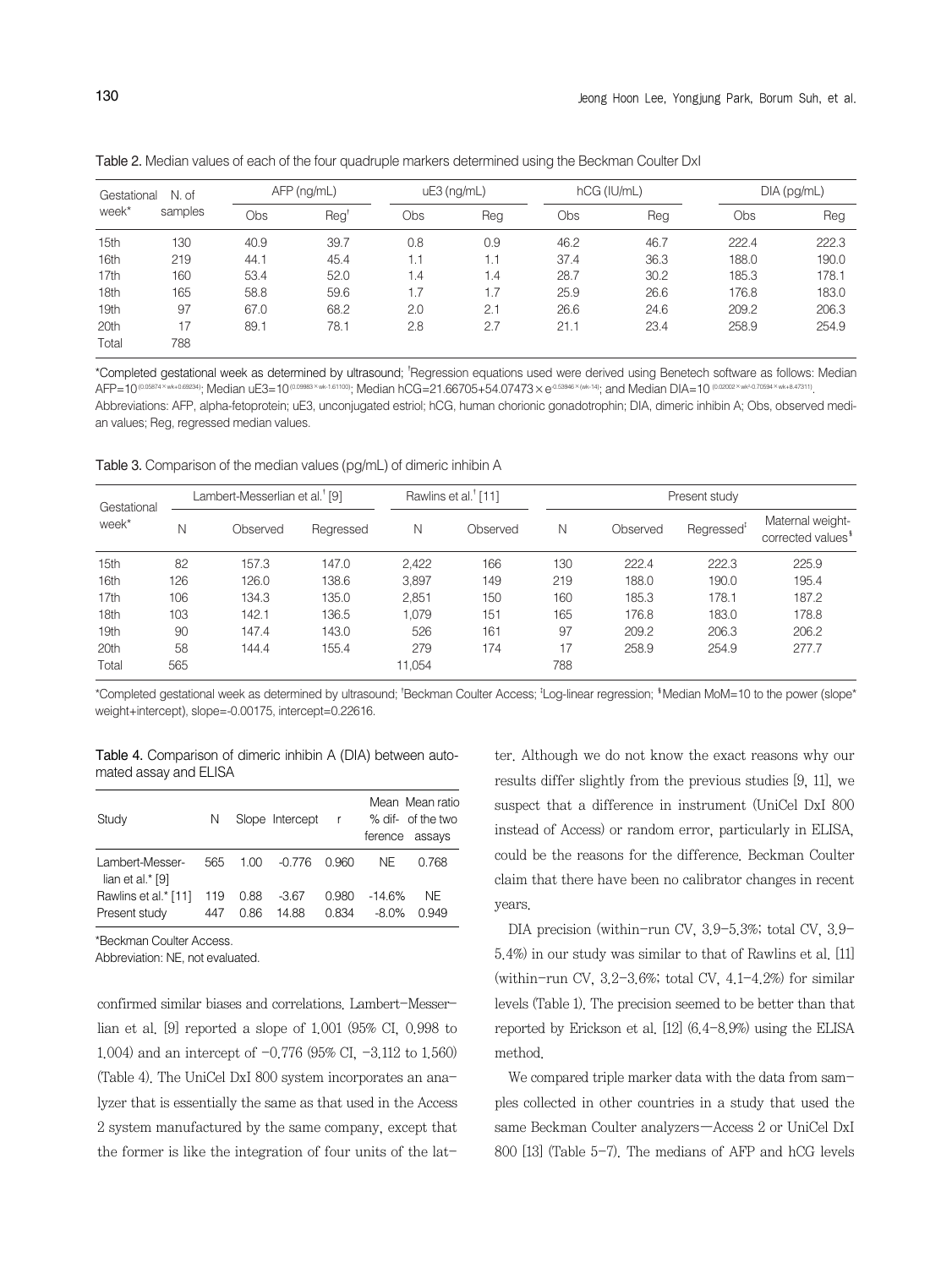| Gestational<br>week* | AFP (IU/mL)              |                          |                          |      |                          |                          |                               |  |  |
|----------------------|--------------------------|--------------------------|--------------------------|------|--------------------------|--------------------------|-------------------------------|--|--|
|                      |                          |                          | Present study            |      |                          |                          |                               |  |  |
|                      | Belgium                  | Canada                   | Germany                  | UK   | USA                      | Korea <sup>1</sup>       | Weight-corrected <sup>#</sup> |  |  |
| 14th                 | 22.1                     | $\overline{\phantom{0}}$ | 21.8                     | 23.6 | $\overline{\phantom{a}}$ | $\overline{\phantom{a}}$ |                               |  |  |
| 15th                 | 25.8                     | 27.5                     | 25.3                     | 27.0 | 25.7                     | 32.8                     | 31.9                          |  |  |
| 16th                 | 30.2                     | 31.1                     | 29.2                     | 30.8 | 29.7                     | 37.5                     | 38.2                          |  |  |
| 17th                 | 35.3                     | 35.1                     | 32.5                     | 35.2 | 34.4                     | 43.0                     | 43.8                          |  |  |
| 18th                 | 41.2                     | 39.7                     | 37.5                     | 40.2 | 39.7                     | 49.2                     | 49.8                          |  |  |
| 19th                 | 48.2                     | 44.9                     | 46.3                     | 46.0 | 46.0                     | 56.3                     | 55.8                          |  |  |
| 20th                 | $\overline{\phantom{0}}$ | 50.6                     | $\overline{\phantom{a}}$ | 52.5 | 53.2                     | 64.5                     | 78.0                          |  |  |

Table 5. Regressed median values of alpha-fetoprotein (AFP) compared with those of samples from other countries

\*Completed gestational week as determined by ultrasound; � Median values of this study were converted to IU/mL from ng/mL by multiplying by 0.826 for the comparison; <sup>1</sup>Median values corrected for maternal weight using log-linear regression, Median MoM=10 to the power (slope\*weight+intercept), slope=-0.00236, intercept=0.29407.

Table 6. Regressed median values of uE3 compared with those of samples from other countries

|                  | uE3 (nmol/L) |                     |                        |                            |       |                                   |  |
|------------------|--------------|---------------------|------------------------|----------------------------|-------|-----------------------------------|--|
| Gesta-<br>tional |              | Vranken et al. [13] |                        | Present study <sup>T</sup> |       |                                   |  |
| week*            |              |                     | Belgium Canada Germany | UK                         | Korea | Weight-<br>corrected <sup>#</sup> |  |
| 14th             | 2.15         |                     | 2.22                   | 2.26                       |       |                                   |  |
| 15 <sub>th</sub> | 2.80         | 2.53                | 3.02                   | 2.84                       | 3.12  | 2.93                              |  |
| 16th             | 3.66         | 3.19                | 3.92                   | 3.58                       | 3.82  | 3.81                              |  |
| 17th             | 4.77         | 3.99                | 5.00                   | 4.51                       | 4.86  | 4.87                              |  |
| 18th             | 6.22         | 4.96                | 6.21                   | 5.67                       | 5.90  | 5.92                              |  |
| 19 <sub>th</sub> | 8.11         | 6.21                | 7.95                   | 7 14                       | 7.29  | 6.99                              |  |
| 20 <sup>th</sup> |              | 7.77                |                        | 8.99                       | 9.37  | 10.00                             |  |

\*Completed gestational week determined by ultrasound; <sup>†</sup>Median values of this study were converted to nmol/L from ng/mL by multiplying by 3.47 for the comparison; <sup>\*</sup>Median values corrected for maternal weight using log-linear regression, Median MoM=10 to the power (slope\*weight+intercept), slope=-0.00061, intercept=0.09007.

in Koreans appear to be somewhat higher, although the uE3 levels appear to be similar. Crandall et al. [14] noted somewhat higher AFP concentrations in Asian samples. Bogart et al. [15] noted possibly higher hCG concentrations in Asian samples. uE3 concentrations have been reported to be similar in samples of European and African descent, but have not been reported for Asians [16]. Our study showed similar median values for uE3. Benn et al. [17] postulated that the differences observed in the various studies may be attributable to the inconsistent use of maternal weight correction, heterogeneity in the gestational ages of the screened populations, maternal age differences, and regional differences in the subpopulations of women included in each

Table 7. Regressed median values of human chorionic gonadotrophin (hCG) compared with those of samples from other countries

| Gesta-<br>tional<br>week* | hCG (IU/mL) |                     |                        |               |       |                                   |  |  |  |
|---------------------------|-------------|---------------------|------------------------|---------------|-------|-----------------------------------|--|--|--|
|                           |             | Vranken et al. [13] |                        | Present study |       |                                   |  |  |  |
|                           |             |                     | Belgium Canada Germany | UK            | Korea | Weight-<br>corrected <sup>®</sup> |  |  |  |
| 14th                      | 37.3        |                     | 34.9                   | 40.0          |       |                                   |  |  |  |
| 15th                      | 30.2        | 42.4                | 26.5                   | 33.2          | 46.7  | 43.9                              |  |  |  |
| 16th                      | 24.5        | 34.1                | 21.4                   | 27.6          | 36.3  | 35.6                              |  |  |  |
| 17th                      | 19.9        | 28.3                | 18.9                   | 22.9          | 30.2  | 26.6                              |  |  |  |
| 18th                      | 16.1        | 24.1                | 17.3                   | 19.1          | 26.6  | 23.4                              |  |  |  |
| 19th                      | 13.0        | 21.2                | 14.8                   | 15.9          | 24.6  | 23.2                              |  |  |  |
| 20th                      |             | 19.1                |                        | 13.2          | 23.4  | 19.6                              |  |  |  |
|                           |             |                     |                        |               |       |                                   |  |  |  |

\*Completed gestational week determined by ultrasound;<sup>†</sup>Median values corrected for maternal weight using log-linear regression, Median MoM=10 to the power (slope\*weight+intercept), slope=-0.00258, intercept=0.29094.

#### group.

In addition, Benn et al. [18] and Serdar et al. [19] reported that analytical variations have a great impact on second trimester risk estimation procedures and some articles have reported borderline cases as being problematic [18, 20]. A survey report of external quality control samples for 9 clinical laboratories in Korea showed variable results for the borderline cases that necessitated standardization [21].

An automated platform for quadruple screening has several advantages over manual ELISA, namely, better precision  $(3.9-5.8\%$  vs  $6.1-7.8\%)$  faster turnaround time  $(1 \text{ hr})$ vs 5 hr), and random access function vs batch mode in terms of DIA.